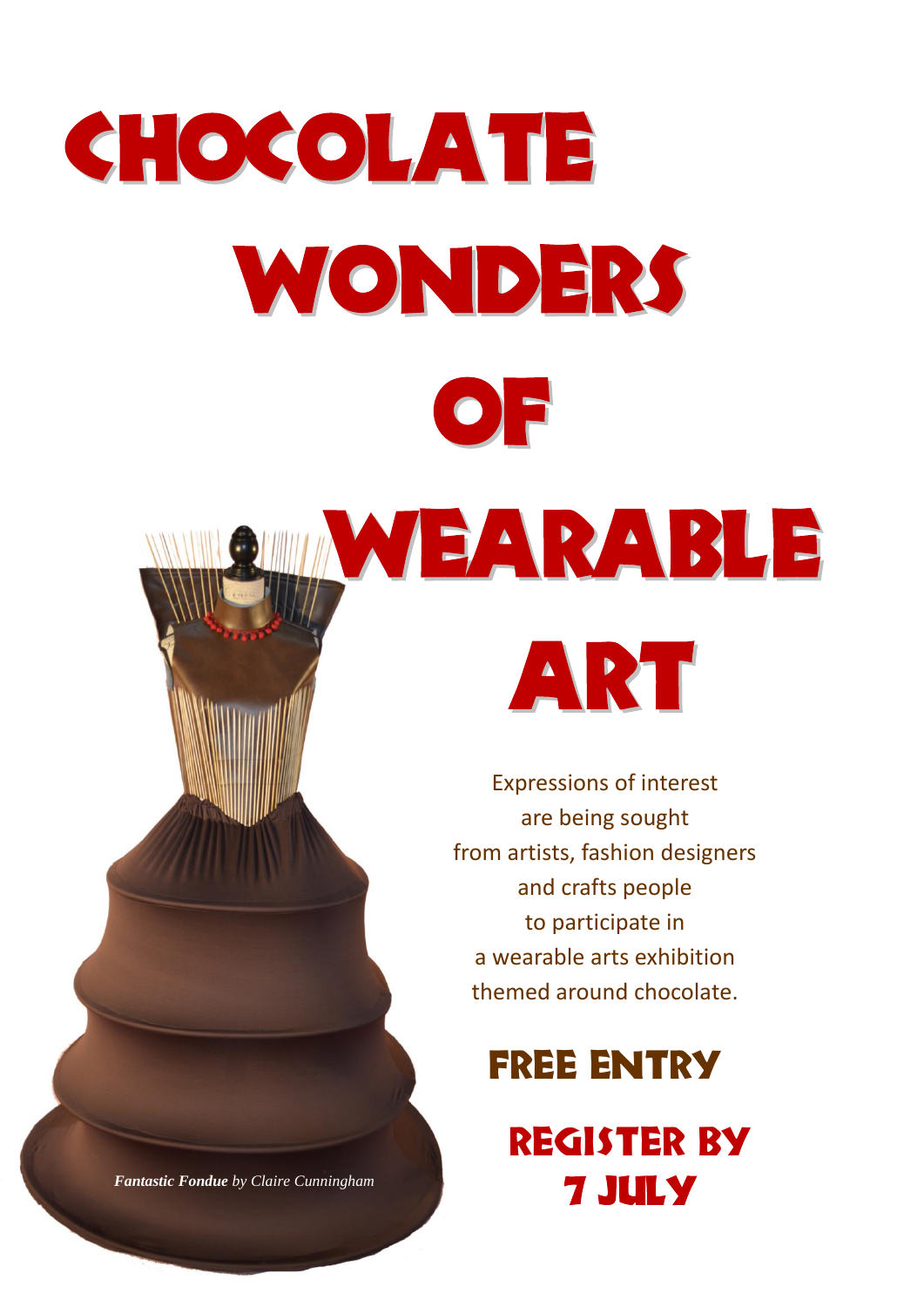# REGISTRATION FORM TO BE LODGED BY 7 JULY

I would like to register my interest to participate in the Chocolate Wonders of Wearable Art competition by committing to design and create a costume for the 2022 exhibition for delivery on 8 August 2022.

| <b>Entrant's Name:</b> |                                                                                                                |  |
|------------------------|----------------------------------------------------------------------------------------------------------------|--|
| Address:               |                                                                                                                |  |
| <b>Contact No</b>      |                                                                                                                |  |
|                        | Title of Costume: использование и политической составительной составительной составительной составительной сос |  |
|                        |                                                                                                                |  |
|                        |                                                                                                                |  |
|                        |                                                                                                                |  |
|                        |                                                                                                                |  |
|                        |                                                                                                                |  |
|                        |                                                                                                                |  |
|                        |                                                                                                                |  |

In entering this competition, I

- 1. understand that the I am to install my entry on 8 August and remove it on 29 August;
- 2. acknowledge and understand the conditions as detailed in the information package;
- 3. acknowledge that Latrobe Council and/or their assigns will take every precaution to protect my costume but understand that they are not responsible for acts beyond their control;
- 4. grant Latrobe Council and/or assigns the right to:
	- take photographs of the costume and to publish these, with acknowledgement, wherever possible, in publications that relate to Latrobe Council and Chocolate Wonders of Wearable Art;
	- all film, broadcasting, internet and related rights, which it may at its discretion, elect to use for publicity or any other purposes.

Signature: ............................................................. Date: ....................................

Registrations to -

Michelle Dutton Latrobe Council

Email: enquiries@chocolatewinterfest.com.au Latrobe Council, P O Box 63, LATROBE 7307

will be accepted until **4.00 pm on Thursday, 7 July**.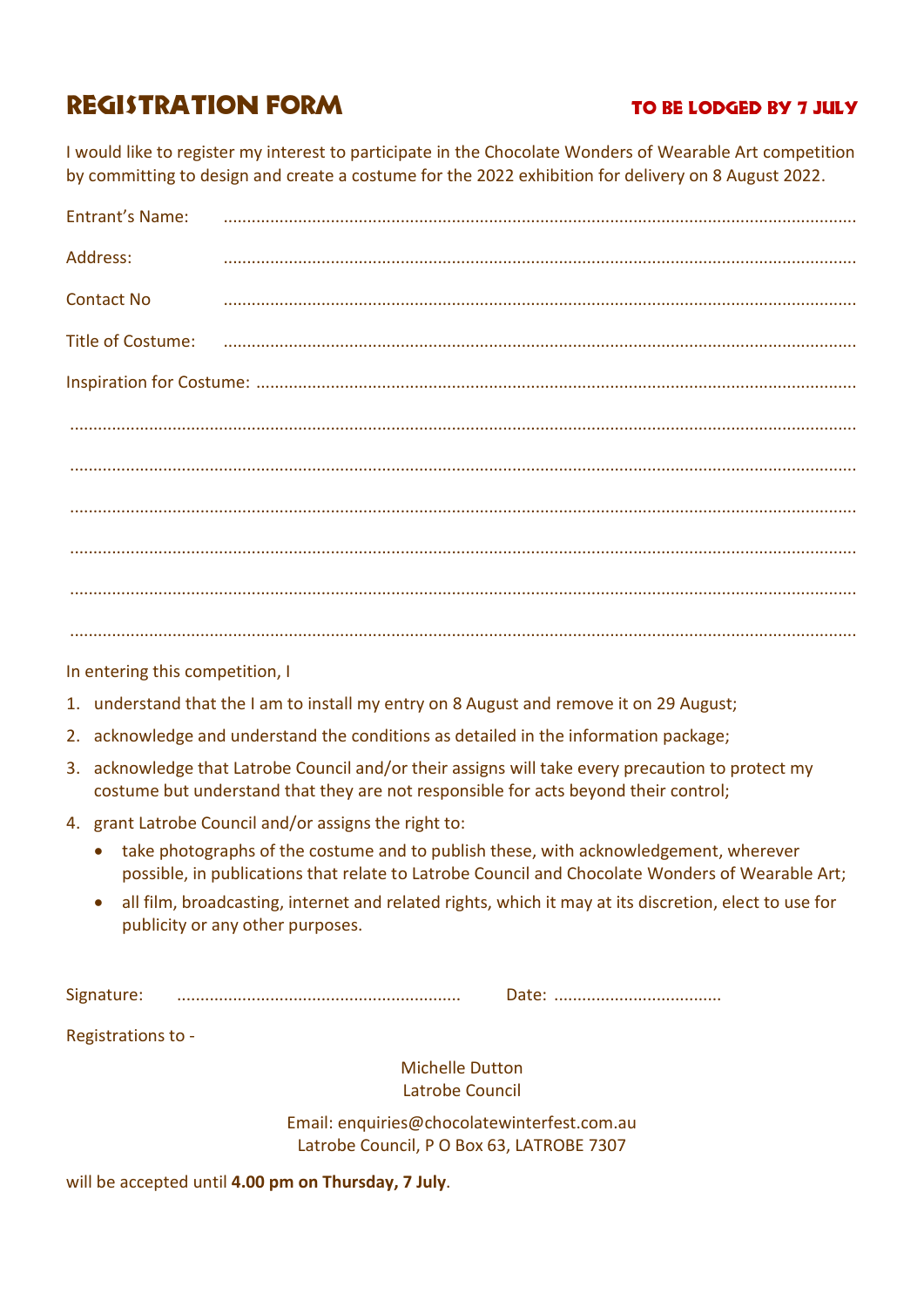

## WHAT IS CHOCOLATE WONDERS OF Wearable Art?

Wearable costume art must be able to be worn by the human body.

Your inspiration is chocolate and can be expressed by creative colouring or the use of chocolate wrappers etc. The more dramatic the better.

Imagine the body as the hanger and let your imaginations soar with whatever materials you can lay your hands on, to reflect your chocolate creativity!

Anyone can be involved. It's your chance to experiment with materials and produce an innovative costume that stands out from the crowd.

## Benefits to Participants

An opportunity to expose the talents of creative people through costume design.

Publicity associated with the media coverage of the exhibition.

*Aero Queen by Chloe Townsend*

# Things to Remember

This project seeks to support and develop creative talents associated with wearable art and costume design.

The exhibition will form a trail along the main street of Latrobe. The event coordinator will partner you with a shop.

Entries are to be installed on 8 August at the advised location and be removed on 29 August.

This is a static exhibition that will be judged. The winner will receive \$500, sponsored by Latrobe Council.

The public will be invited to vote for their favourite costume online.

The entry with the most Public Votes will receive a \$100 House of Anvers Chocolate Hamper and one lucky voter, drawn randomly, will also win a \$100 House of Anvers chocolate hamper.